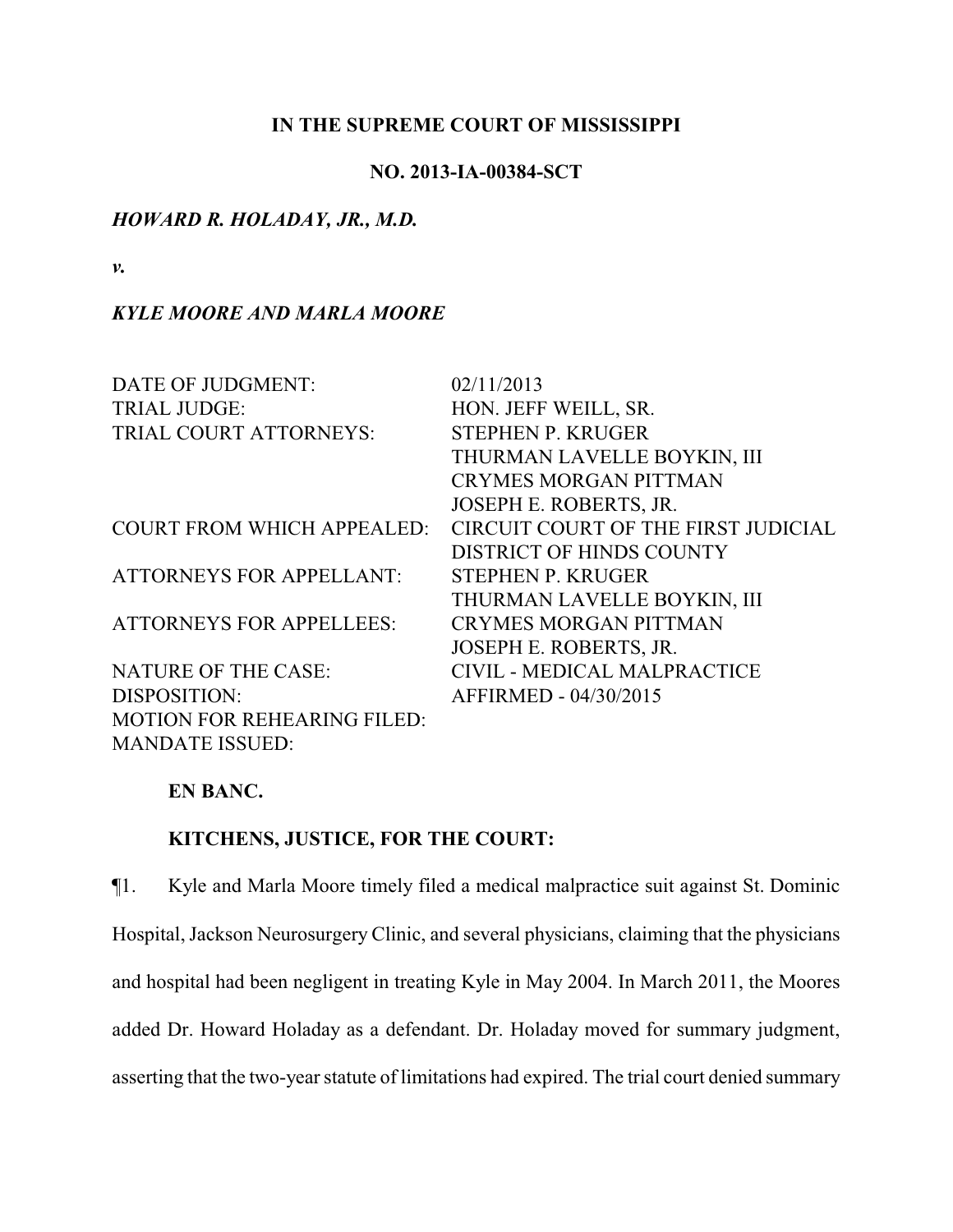judgment, and Dr. Holaday petitioned this Court for an interlocutory appeal. The issue now before this Court is whether the discovery rule tolled the statute of limitations against Dr. Holaday. We hold that whether the discovery rule tolls the statute of limitations requires a determination by the trier of fact—here, the jury—regarding the "date the alleged act, omission or neglect shall or with reasonable diligence might have been first discovered." Miss. Code Ann. § 15-1-36(2) (Rev. 2012). The trial court, therefore, properly denied summary judgment to Dr. Holaday.

#### **Facts and Procedural History**

¶2. Kyle Moore went to the emergencyroom(ER) at St. Dominic Hospital on the morning of May 23, 2004, with pain in his lower back. The ER doctor, Dr. Jeff Hubacek, diagnosed the pain Moore was experiencing as lumbar strain and discharged him around noon. Kyle returned to the ER at 10:00 o'clock that evening complaining of back pain and leg weakness. Dr. Marshall Stout was the ER doctor for that shift. Rather than consulting the orthopaedist on call for the ER, Dr. Stout decided to consult Dr. Greg Wood, an orthopaedic surgeon, because Kyle had an appointment scheduled with Dr. Wood a few days later for the same problem. However, Dr. Holaday, a neurosurgeon, was taking Dr. Wood's calls that night. Dr. Stout spoke with Dr. Holaday and made a note that Dr. Holaday would come to the ER to see Kyle. Dr. Holaday did not appear at the ER, and he maintains that he never agreed to do so because he was out of town. Dr. Stout made two notes about consulting with Dr. Holaday, then ordered an MRI under Dr. Holaday's name.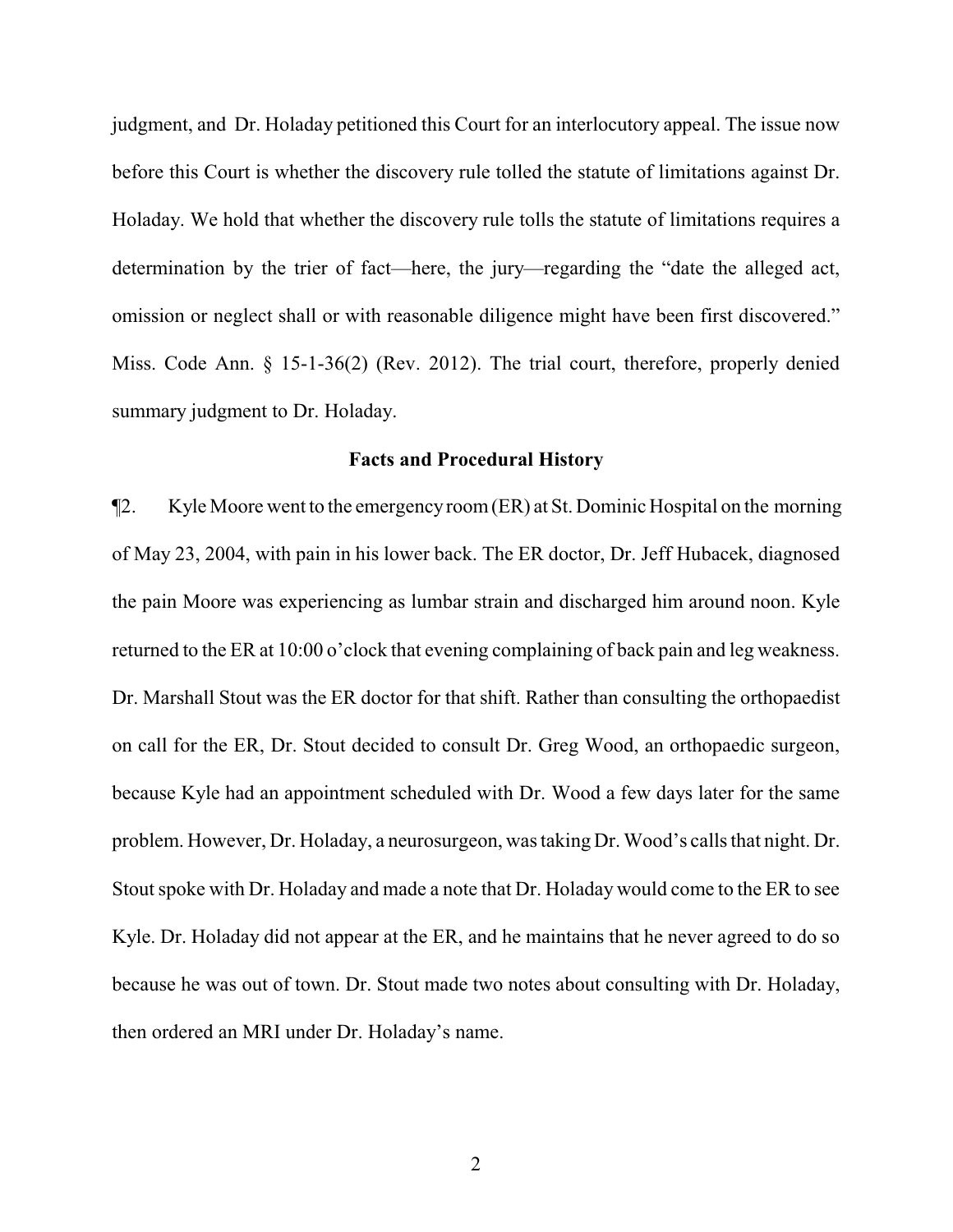¶3. The MRI was performed at midnight, and the results showed an epidural abscess. Because Dr. Holaday's name was on the MRI report as the ordering physician, the radiologist contacted him with the results. Dr. Holaday says that, when he was told about the epidural abscess, he recommended that Kyle Moore be transferred to University of Mississippi Medical Center. Dr. Holaday testified that, after he received the MRI results, he had no further involvement with Kyle Moore's treatment. Dr. Stout's shift ended shortlyafter he had ordered the MRI, and Dr. Karl Hatten replaced him in the ER. Dr. Hatten received Kyle's MRI results and contacted the neurosurgeon on call for the ER, Dr. Adam Lewis with Jackson Neurosurgery Clinic. However, Dr. Jacob Mathis was taking Dr. Lewis's calls that night. Dr. Mathis admitted Moore to the hospital around 3:00 o'clock a.m. on May 24. Kyle Moore needed surgery, but Dr. Mathis deferred the surgery to Dr. Lewis, who operated on the epidural abscess at 9:15 o'clock that morning. The Moores contend that surgery should have been done sooner and that the delay in treatment resulted in neurological injury to Kyle. ¶4. In considering Dr. Holaday's motion for summary judgment on the statute of limitations issue, the trial court had before it the affidavit of Dr. W. Lynn Stringer. Dr. Stringer wrote that the Moores' attorneys had asked him "to review the medical records and render an opinion as to whether there was a deviation from the standard of care with regard to the neurosurgical treatment received by Kyle Moore." Dr. Stringer reported that, "after speaking with Howard Holaday, M.D., I determined that Dr. Holaday was not negligent and had not deviated from the standard of care." Also before the trial court was an affidavit of Crymes M. Pittman, one of the attorneys of record for the Moores. Pittman wrote that "Dr.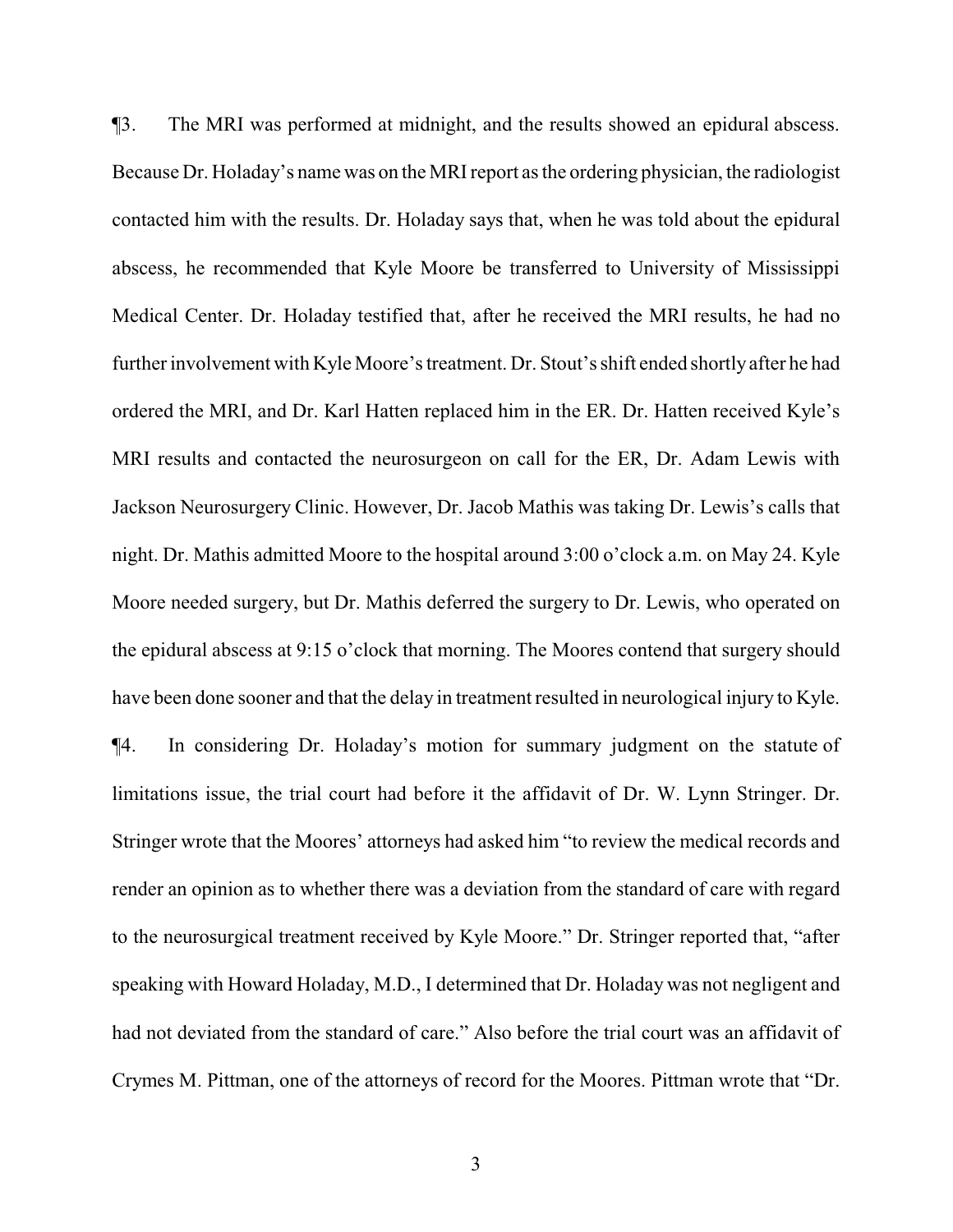Stringer advised that Dr. Howard Holaday, a neurosurgeon who is mentioned in the medical records of Kyle Moore as having been contacted by an emergency room physician, was not negligent." Pittman continued, "Dr. Stringer further advised that Dr. Holaday was not on call and was out of town during the time he was contacted regarding Kyle's condition." Because of the discussion between Dr. Stringer and Dr. Holaday, the Moores and their attorneys concluded that no basis for a claim against Dr. Holaday existed. While the Moores sent notice-of-claim letters to St. Dominic, Jackson NeurosurgeryClinic, and others, they did not name Dr. Holaday in the initial lawsuit.

¶5. Dr. Holaday was deposed on February 19, 2010. His deposition was consistent with the affidavits of Dr. Stringer and Mr. Pittman. Dr. Holaday testified that he had driven from Jackson, Mississippi, to Carthage, Mississippi, on the afternoon of May 23, 2004. He had planned to return to Jackson that evening, but was *not on call* at St. Dominic Hospital. Dr. Holaday testified that he did not treat Moore on May 23, 2004, and that he was never Moore's treating neurosurgeon. He stated "I have a vague recollection of getting a phone call or a page while I was in my vehicle there around Carthage." Dr. Holaday understood that "they were calling me because there was no neurosurgeon on call for the emergency room at the time" and said that he had informed the emergency room doctor that he was not on call. Dr. Holaday could not remember whether he had informed the emergency room doctor that he was out of town, but he denied having said that he would come to see the patient. Holaday mentioned that he did have two conversations with treating physicians. With regard to the first, he testified "they were calling to get some guidance as to how to handle a patient like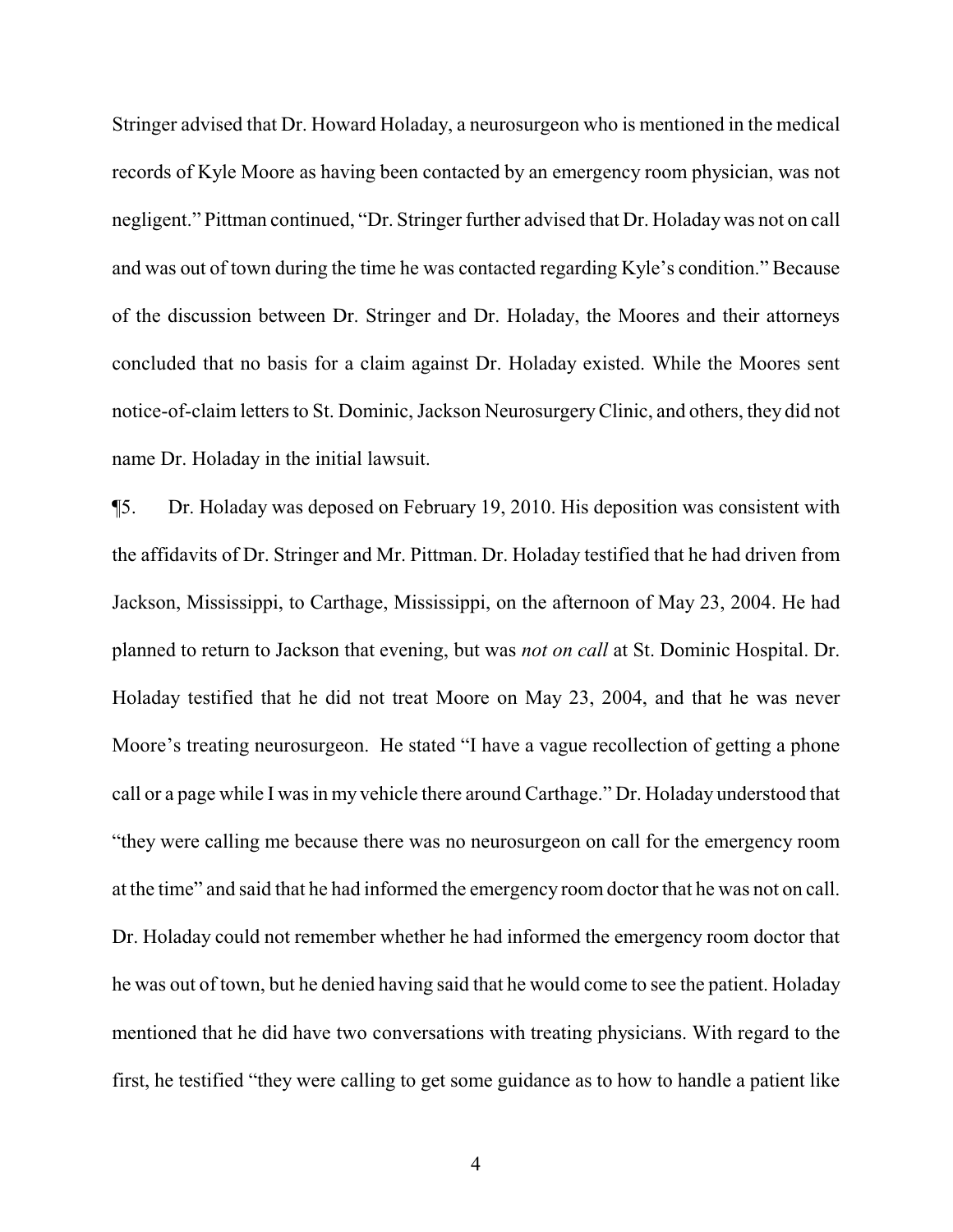this" and that "I think I told them that this was a patient that needed an emergency MRI, needed additional workup to try to determine a diagnosis, wasn't something that could just be treated expectantly." A second conversation occurred between Dr. Hatten and Dr. Holaday "and [Dr. Hatten] understood that the patient's MRI scan demonstrated an epidural abscess." According to Dr. Holaday, "I recommended that they transfer the patient to University." According to Dr. Holaday, those conversations constituted the extent of his participation in Moore's treatment.

¶6. On July 6, 2010, the Moores deposed Dr. Stout, an emergency room physician who had treated Kyle Moore. Contrary to what Dr. Holaday had testified, Dr. Stout's testimony was that Dr. Holaday was, in fact, on call that evening. Dr. Stout said that he had spoken to Dr. Holaday, who, instead of saying that he was not on call that evening, verified that he was. Dr. Stout said in his deposition that Dr. Holaday had indicated that he was going to come and care for Moore and that "he wanted me [Dr. Stout] to give him [Moore] some pain relief and get the MRI and have him called back with the results." Dr. Stout said that, after ordering the MRI, he had "signed off and told Karl Hatten where we were, that the patient was to go get his MRI and that Dr. Holaday was to be called back with the results . . . ." He testified that Dr. Holaday never mentioned that Moore ought to be transferred to University Medical Center (UMC). Dr. Hatten, who had relieved Dr. Stout of Moore's care on May 23, 2004, also was deposed on July 6, 2010. He testified that, because "I had a neurosurgeon coming to see the patient," it was not necessary to transfer Moore to  $UMC<sup>1</sup>$ .

<sup>&</sup>lt;sup>1</sup>According to Dr. Hatten, the policy of St. Dominic allowed for transfer only if neurological assistance was unavailable: "if [neurological assistance] were to become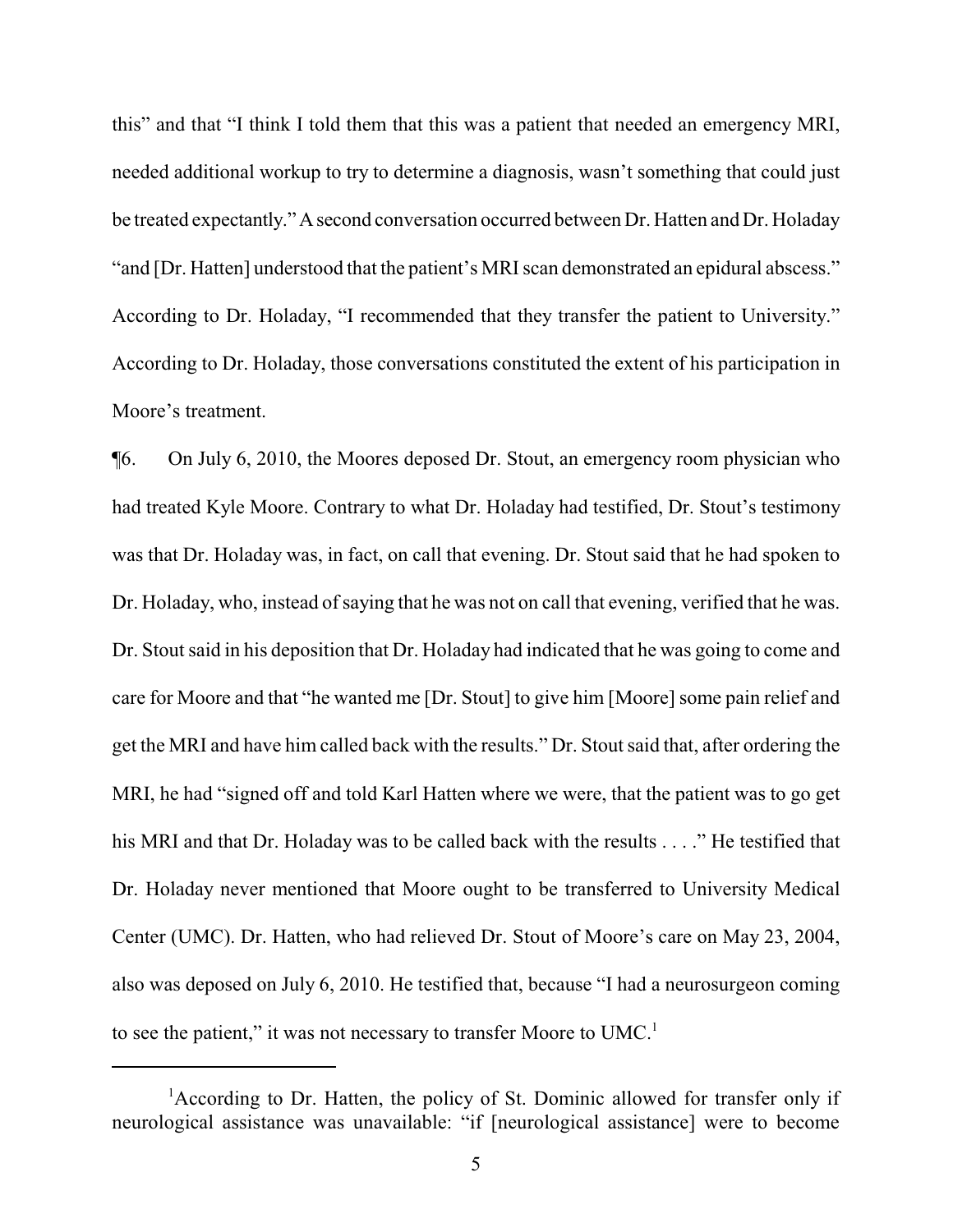¶7. Dr. Holaday filed his first motion for summary judgment on the ground that there was no evidence that he had violated the appropriate standard of medical care or that he had contributed in any way to Kyle's alleged injuries. The trial court denied summary judgment, holding that questions of fact existed. Dr. Holaday then moved for summary judgment on the ground that the statute of limitations had expired. The trial judge denied the motion for summary judgment, holding that the discovery rule applied, so the statute of limitations had not run or, in the alternative, that the claim was proper under Rule 15 of the Mississippi Rules of Civil Procedure to conform the pleadings to the evidence.

# **Standard of Review**

¶8. This Court reviews the grant or denial of a motion for summary judgment *de novo*. *Hospital MD, LLC v. Larry*, 138 So. 3d 922, 925 (Miss. 2014). Summary judgment should be granted if no genuine issue of material fact exists and the moving party is entitled to judgment as a matter of law. Miss. R. Civ. P. 56(c).

## **Discussion**

¶9. The discovery rule provides that the two-year statute of limitations for medical malpractice claims begins to run "from the date the alleged act, omission or neglect shall or with reasonable diligence might have been first known or discovered . . . ." Miss. Code Ann. § 15-1-36(2) (Rev. 2012). While "[t]he operative time is when the patient *can reasonably be held to have knowledge of the injury itself, the cause of the injury, and the causative relationship between the injury and the conduct of the medical practitioner*," the discovery

unavailable, then you can initiate a transfer."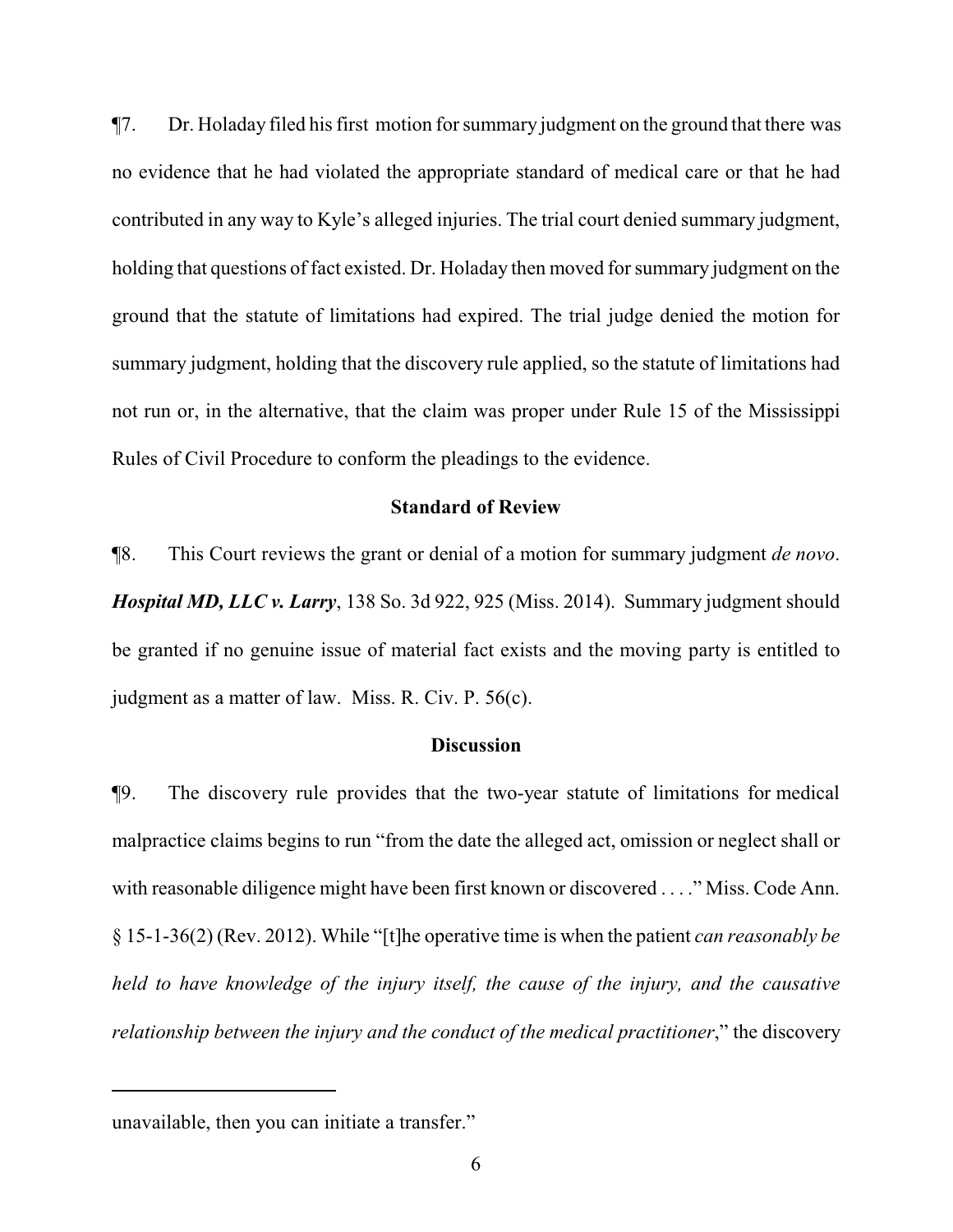rule applies only to those "rare cases where the patient is aware of his injury . . . but does not discover and could not have discovered with reasonable diligence the act or omission which caused the injury." *Huss v. Gayden*, 991 So. 2d 162, 165-66 (Miss. 2008) (quoting *Smith v. Sanders*, 485 So. 2d 1051, 1052-53 (Miss. 1986)) (emphasis in original).

¶10. This Court has held that "[d]iscovery of an injury 'is an issue of fact to be decided by a jury when there is a genuine dispute.'" *Phillips 66 Co. v. Lofton*, 94 So. 3d 1051, 1059 (Miss. 2012) (quoting *Weathers v. Metropolitan Life Ins. Co.*, 14 So. 3d 688, 692 (Miss. 2009) (quoting *Donald v. Amoco Prod. Co.*, 735 So. 2d 161, 167 (Miss. 1999))). "Issues of fact sufficient to require a denial of a motion for summary judgment are obviously present where one party swears to one version of the matter in issue and the other party takes the opposite position." *Sutherland v. Estate of Ritter*, 959 So. 2d 1004,1007 (Miss. 2007) (quoting *Price v. Purdue Pharm. Co.*, 920 So. 2d 479, 483 (Miss. 2006) (citing *Am. Legion Ladnier Post No. 42 v. Ocean Springs*, 562 So. 2d 103, 106 (Miss. 1990))).

¶11. Dr. Holaday takes the position that, because his name appeared on various pages of Kyle's medical records and because the Moores knew his identity, the discovery rule did not operate to toll the statute of limitations on their claims against him. But the record is clear that Dr. Holaday's fervent denial of his participation in the events giving rise to the alleged injury led the Moores and their attorney to conclude that no basis for a claim against him existed. This case is not a case like *Sutherland v. Estate of Ritter*, in which this Court held that the discovery rule did not toll the statute of limitations where "Sutherland knew who, when, how, and bywhat he had been injured soon after receiving treatment" and having been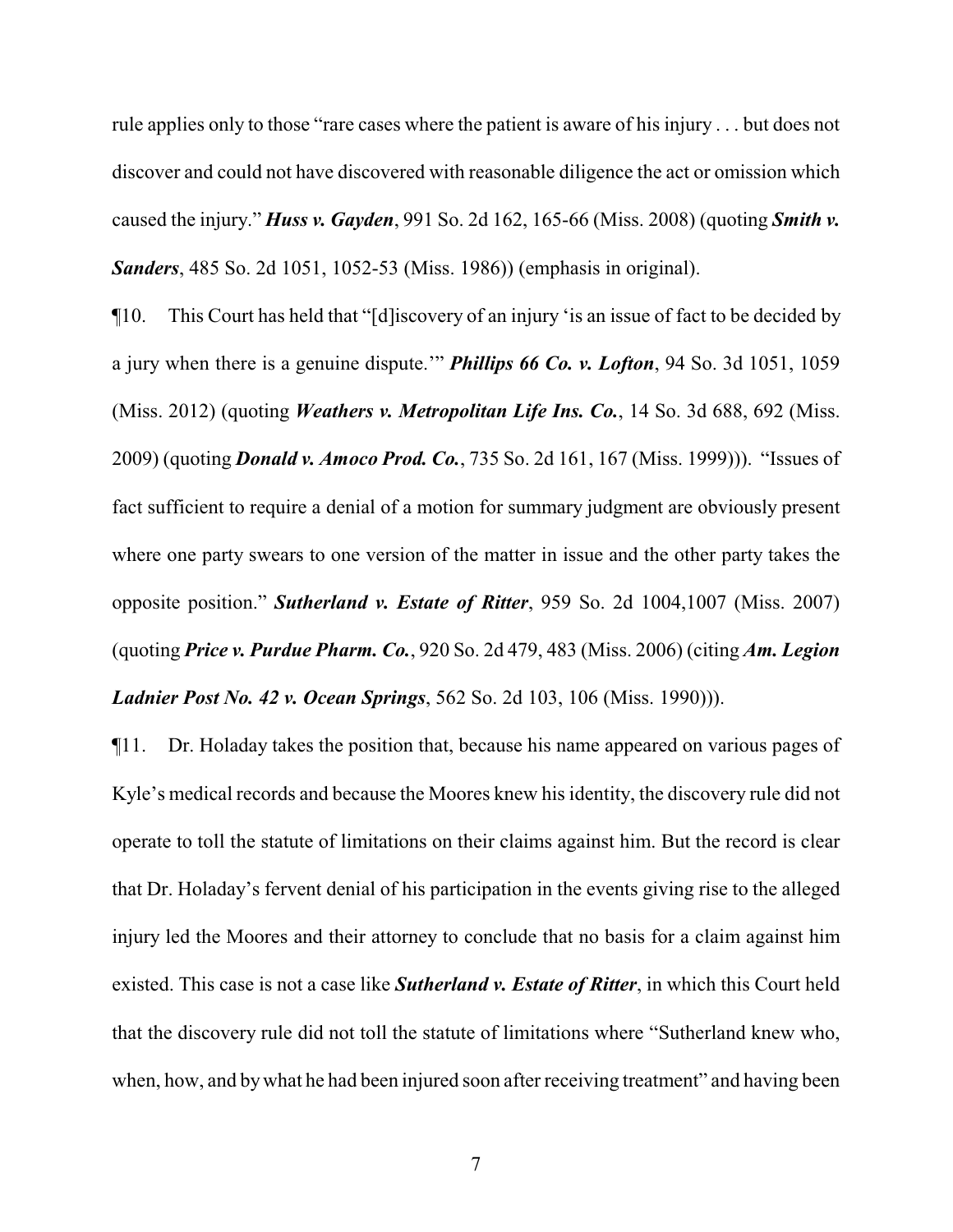prescribed medication. *Sutherland*, 959 So. 2d at 1009. The Court in that case also pointed out that, "in the medical malpractice context, the discovery rule may apply in cases where the injury is not latent at all, but where the *negligence which caused the known injury is unknown*." *Sutherland*, 959 So. 2d at 1009-10 (emphasis added).

¶12. The present case is wholly distinguishable from *Sutherland*, in which a patient knew of undesired side effects of the medication prescribed by his treating physician. *Id.* at 1009. In this case, Moore was given to understand, from Dr. Holaday's own discussions with Moore's consultant, Dr. Stringer, that no legitimate medical negligence claim could be brought against Dr. Holaday. Beyond acknowledging a limited consultation with Moore's treating physicians and a recommendation that an MRI be given, Dr. Holaday had denied, both in conversations with Dr. Stringer and in his deposition on February 19, 2010, involvement in Moore's treatment. It was not until July 6, 2010, that the Moores purportedly became aware that Dr. Holaday's involvement in treatment may have been far greater than he initially had related to them. Of course, this is a jury question, as the trial court correctly found.

¶13. This case is also unlike *Wright v. Quesnel*, 876 So. 2d 362 (Miss. 2004), and *Wayne Gen. Hosp. v. Hayes*, 868 So. 2d 997 (Miss. 2004). Those cases stand for the proposition that the discovery rule does not operate to toll the statute of limitations even when the plaintiff does "not know with certainty that the conduct was negligent as a matter of law." *Wright*, 876 So. 2d at 367 (quoting *Hayes*, 868 So. 2d at 1001). In *Wright*, the plaintiff's child died in her womb. *Wright*, 876 So. 2d at 367. Her physician, to whom the plaintiff had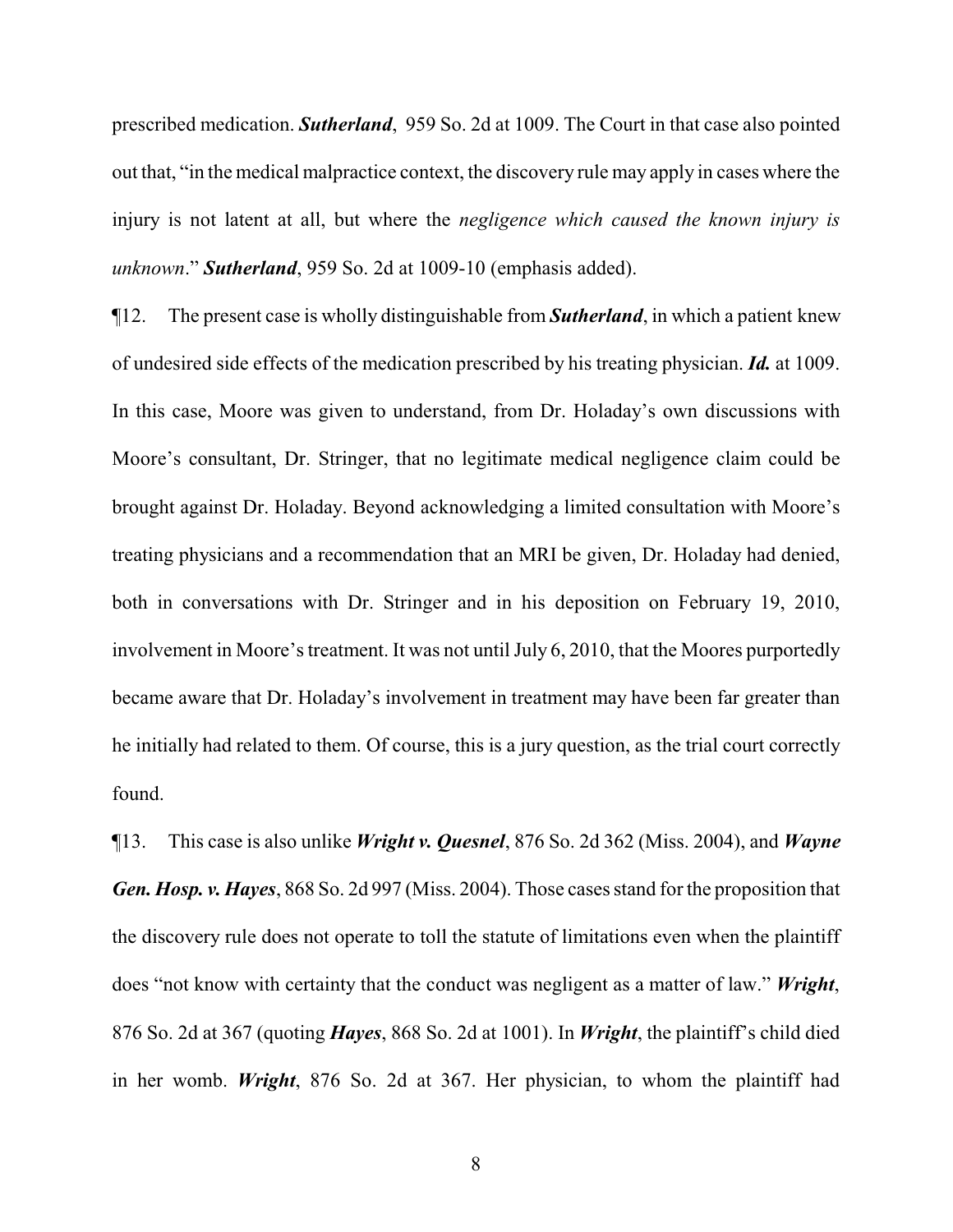"complained of severe pain," failed to "order any type of treatment," but recommended only bed rest. *Id.* at 364, 367. The Court held that she "had enough information at the time of death such that she knew or reasonably should have known that negligence had occurred." *Id.*(quoting *Hayes*, 868 So. 2d at 1001). Likewise, in *Hayes*, the representative of a decedent brought suit on behalf of the decedent's son after a nurse informed her in a "chance meeting" that negligence had occurred. *Hayes*, 868 So. 2d at 1001. Noting that "[t]he record does not reflect any type of investigation into [decedent's] treatment prior to this chance meeting, which occurred approximately two years after her death," we found that the plaintiffs "had enough information such that they knew or reasonably should have known that some negligent conduct had occurred" because "the death certificate included sepsis as one of the causes of death." *Id.*

¶14. Both *Wright* and *Hayes* are distinguishable from the present case. *Hayes*involved an individual who knew the symptoms she was experiencing and was, under the circumstances, on notice that the doctor may have been negligent in declining to treat her beyond advising bed rest. In *Hayes*, the plaintiff had waited to file suit until a third party suggested that negligence had occurred. Here, Dr. Holaday, unequivocally, both in conversations with Dr. Stringer and in an affidavit, strongly denied involvement in Moore's treatment, though he said that he vaguely recalled recommending an MRI. It was on this basis that Moore and his attorney decided that there was no claim to be made against Dr. Holaday. Indeed, Dr. Holaday maintains on appeal that Moore's medical records were *incorrect*: "Dr. Stout documented his discussion with Dr. Holaday, *erroneously indicating* that Dr. Holaday had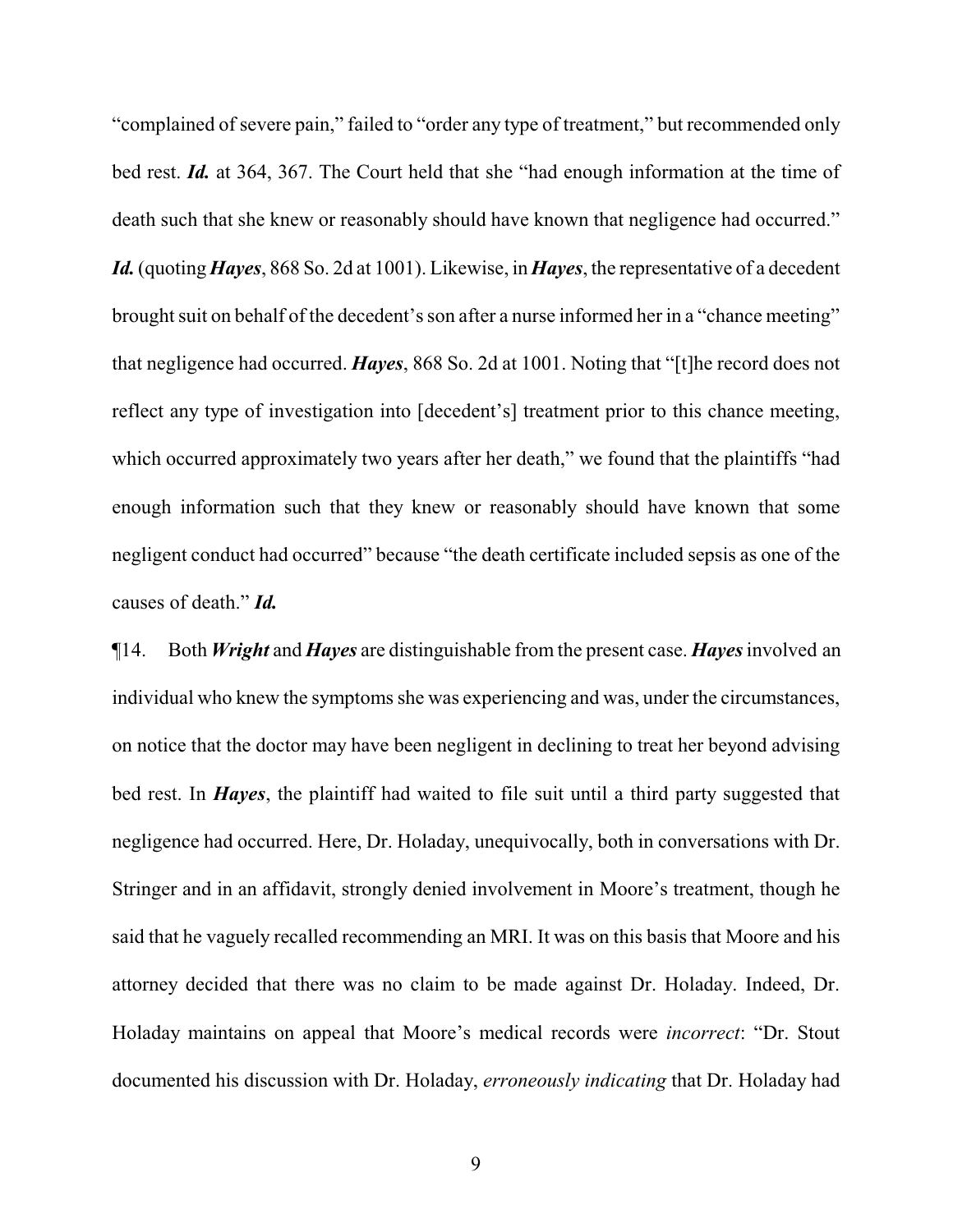agreed to come to the ER to see Mr. Moore." He claims that "Dr. Stout ordered MRIs under Dr. Holaday's name, leading the radiologist to contact Dr. Holaday with the results." He "maintains [1] he repeatedly advised that he was not the neurosurgeon on call for St. Dominic's ER that evening and [2] when the epidural abscess was reported to him, he suggested Mr. Moore be transferred to University of Mississippi Medical Center."

¶15. Here, the depositions of Drs. Stout and Hatten created a genuine issue of material fact regarding the point at which the Moores had notice of potential claims against Dr. Holaday. The Moores may have become aware that Dr. Holaday's version of events was contradicted only when Drs. Stout and Hatten were deposed on July 6, 2010. The Moores and their attorney appear to have investigated diligently, going to the extraordinary length of having their pre-suit medical consultant actually conduct an investigation, concluding that, based on Dr. Holaday's representations, no viable medical negligence claims against Dr. Holaday were present. It remains a question for the jury whether the plaintiffs had reason to know, based solely on the appearance of Dr. Holaday's name in Kyle Moore's medical records, of potential medical negligence claims against Dr. Holaday or whether those claims remained concealed until Drs. Stout and Hatten were deposed on July 6, 2010.<sup>2</sup>

<sup>&</sup>lt;sup>2</sup> Indeed, had the Moores filed suit against Dr. Holaday prior to the depositions of Drs. Stout and Hatten, they may have subjected themselves to Rule 11 sanctions under our Mississippi Rules of Civil Procedure.

If any party files a motion or pleading which, in the opinion of the court, is frivolous or is filed for the purpose of harassment or dely, the court may order such a party, or his attorney, or both, to pay to the opposing party or parties the reasonable expenses incurred by such other parties and by their attorneys, including reasonable attorney fees.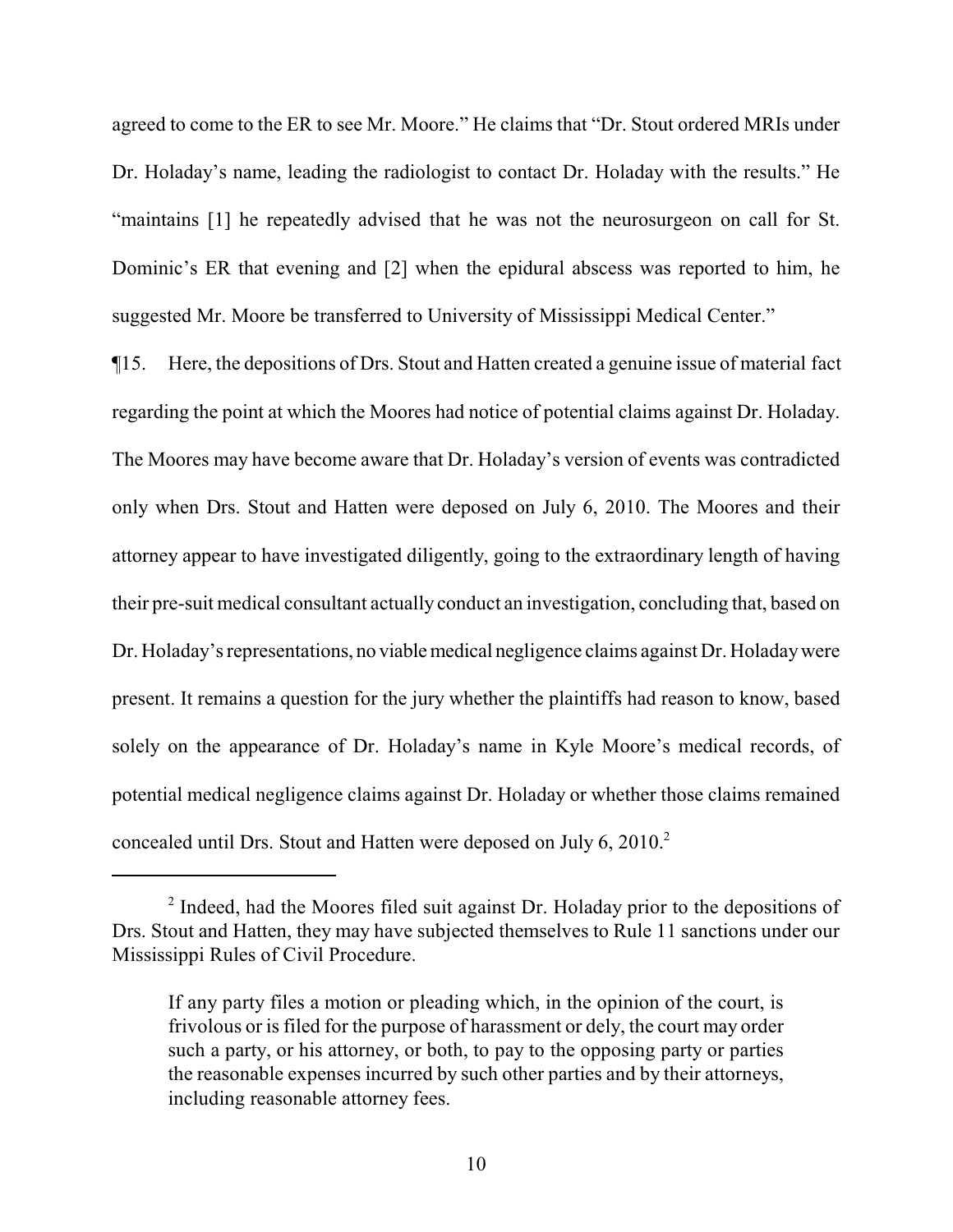¶16. We concur in the judgment of the Circuit Court of the First Judicial District of Hinds County, which correctly denied summary judgment: "there is a genuine issue of material fact regarding the treatment of Plaintiff Kyle Moore on May 23, 2004. Specifically, a genuine issue of material fact remains on the question of whether Dr. Holaday treated Mr. Moore, or participated in his treatment. There is converse deposition testimony from two physicians on this issue."<sup>3</sup> The divergent deposition testimony of the experts creates a factual question which must be resolved by the jury.

¶17. Further, Mississippi Code Section 15-1-67 provides that:

If a person liable to any personal action shall fraudulently conceal the cause of action from the knowledge of the person entitled thereto, the cause of action shall be deemed to have first accrued at, and not before, the time at which such fraud be, or with reasonable diligence, might have been, first known or discovered.

Miss. Code Ann. § 15-1-67 (Rev. 2012). This Court has held that "[f]raudulent concealment of a cause of action tolls its statute of limitations" and "[t]he fraudulent concealment doctrine 'applies to any cause of action.'" *Robinson v. Cobb*, 763 So. 2d 883, 887 (Miss. 2000) (citations omitted). This Court has laid out a two-part test for determining the existence of a fraudulent concealment claim, and has laid upon the partyclaiming fraudulent concealment

Miss. R. Civ. P. 11(b). Dr. Holaday's conversations with Dr. Stringer and his February 19, 2010, deposition testimony tended to relieve him of potential liability, because he asserted that those records were erroneous, a position he maintains on appeal.

<sup>&</sup>lt;sup>3</sup>Finding dispositive and correct the trial court's ruling that the discovery rule had tolled the statute of limitations, because a genuine issue of material fact existed regarding Dr. Holaday's participation, we decline to address the trial court's alternative ruling that our Mississippi Rule of Civil Procedure 15(b) allowed the Moores to add Dr. Holaday as an amendment to conform to the evidence.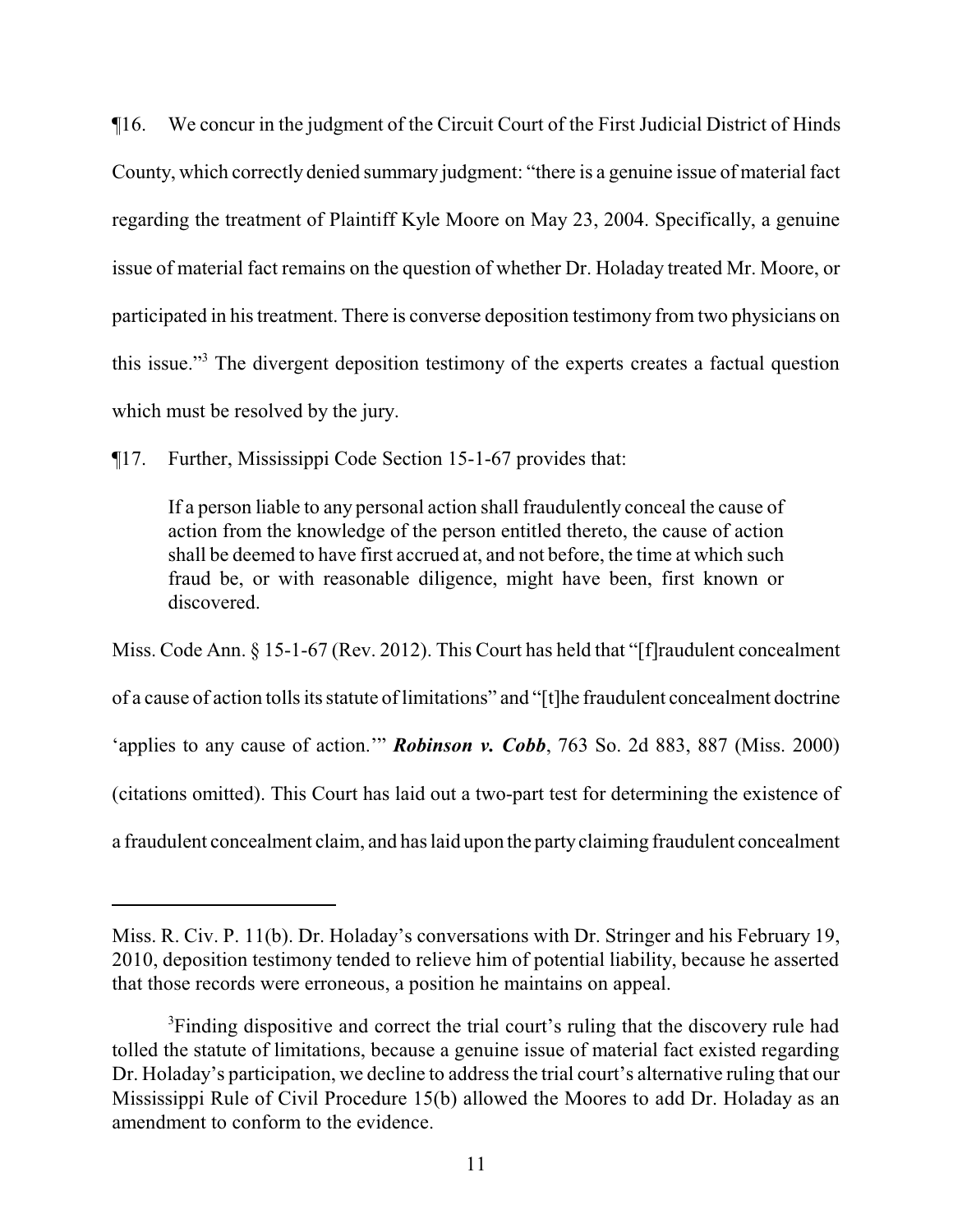the burden of showing that: "(1) some affirmative act or conduct was done and prevented discovery of a claim, and [that]  $(2)$  [...] due diligence was performed on their part to discover it." *Channel v. Loyacono*, 954 So. 2d 415, 423 (Miss. 2007) (quoting *Stephens v. Equitable Life Assurance Soc'y of U.S.*, 850 So. 2d 78, 84 (Miss. 2003)). "Both are questions of fact, not law, and should be left to a jury for determination." *Whitaker v. Limeco Corp.*, 32 So. 3d 429, 436 (Miss. 2010) (citing *Robinson*, 763 So. 2d at 888-89).

¶18. If Drs. Stout and Hatten were telling the truth, then Dr. Holaday's statements denying involvement may have been untruthful. Again, this remains a question for the jury. His denial of participation in Moore's treatment and his assertion that Moore's medical records were erroneous could constitute "some affirmative act or conduct [which] was done and prevented discovery of a claim." *Channel*, 954 So. 2d at 423 (quoting *Stephens*, 850 So. 2d at 84). If Dr. Holaday misrepresented relevant facts, he thereby affirmatively concealed his involvement and gave rise to a *bona fide* belief in the Moores that no claims against him existed. Whether the Moores and their attorney performed the requisite due diligence by hiring a neurosurgeon, Dr. Stringer, to contact Dr. Holaday and to investigate the existence of a claim against him, constitutes a question for the jury. *Whitaker*, 32 So. 3d at 436. The Moores aver that Dr. Holaday's conversation with Dr. Stringer formed the basis for their initial determination that no viable medical negligence claims could be made against Dr. Holaday. If the jury were to decide thusly, then the *potential* for fraudulent concealment ought to have tolled the statute of limitations until July 6, 2010, when the Moores learned that an issue of fact existed regarding Dr. Holaday's involvement.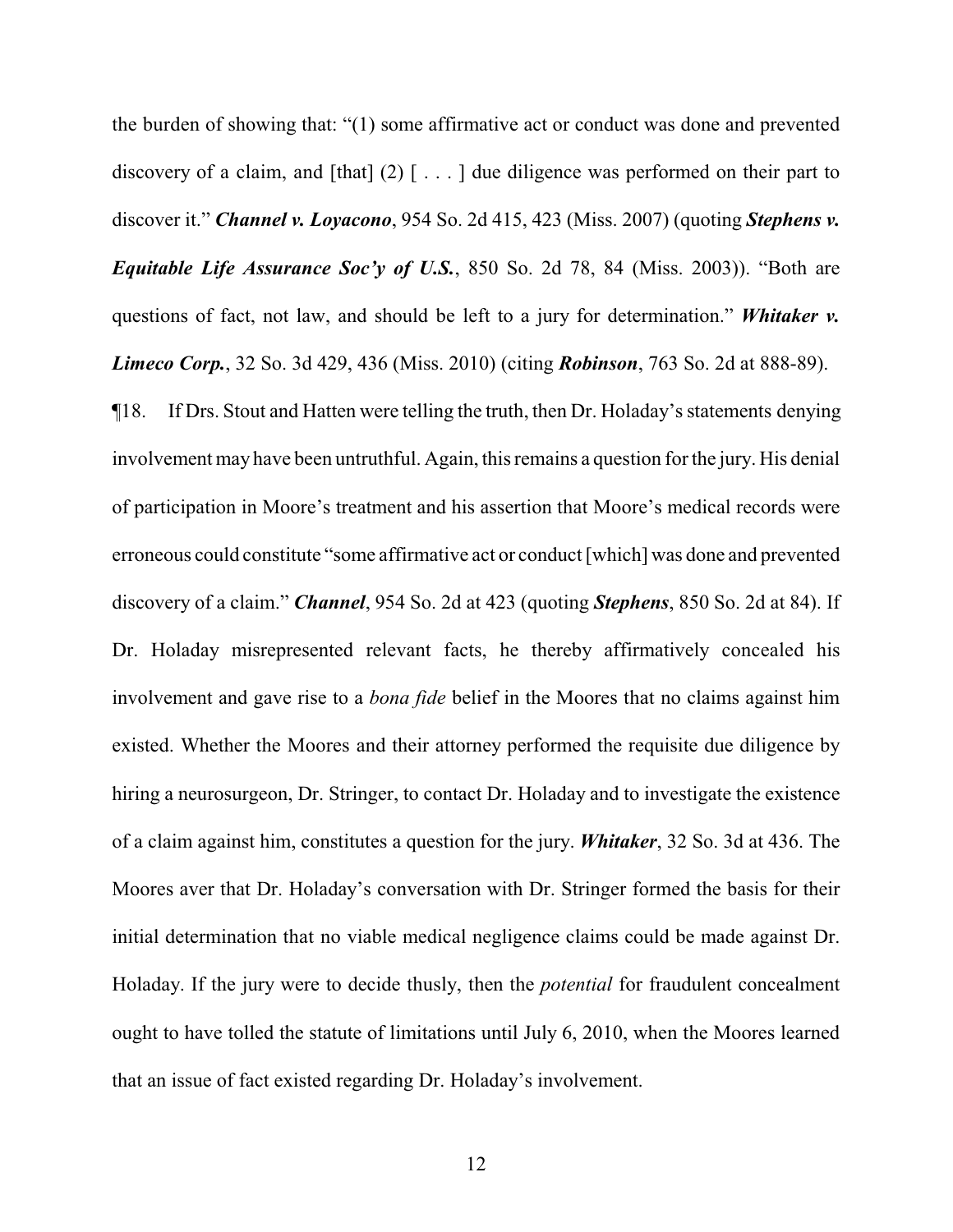#### **Conclusion**

¶19. Dismissing this case at the summary judgment stage potentially allows Dr. Holaday to deny any involvement in Moore's care and then hide behind the statute of limitations when the Moores discovered that he may have lied. A jury ought to be permitted to assess the credibility of Dr. Holaday and Drs. Stout and Hatten for the purpose of discerning the truth. Whether Dr. Holaday is lying is a genuine issue of material fact for the jury to determine. We therefore affirm the judgment of the Circuit Court of the First Judicial District of Hinds County denying summary judgment to Dr. Holaday.

#### ¶20. **AFFIRMED.**

# **WALLER, C.J., DICKINSON, P.J., CHANDLER AND KING, JJ., CONCUR. COLEMAN, J., DISSENTS WITH SEPARATE WRITTEN OPINION JOINED BY RANDOLPH, P.J., LAMAR AND PIERCE, JJ.**

#### **COLEMAN, JUSTICE, DISSENTING:**

¶21. The trial judge denied Dr. Holaday's motion for summary judgment on the basis that the discovery rule applied or, in the alternative, because the Moores' amended complaint was proper under Mississippi Rule of Civil Procedure 15. In my opinion, the Moores' amended complaint lacked viabilityunder both the discoveryrule and Rule 15. Therefore, respectfully, I dissent.

#### **A. Discovery Rule**

¶22. The statute of limitations for medical malpractice claims is two years. Miss. Code Ann. § 15-1-36(2) (Rev. 2012). Under the "discovery rule," the two-year statute of limitations begins to run "from the date the alleged act, omission or neglect shall or with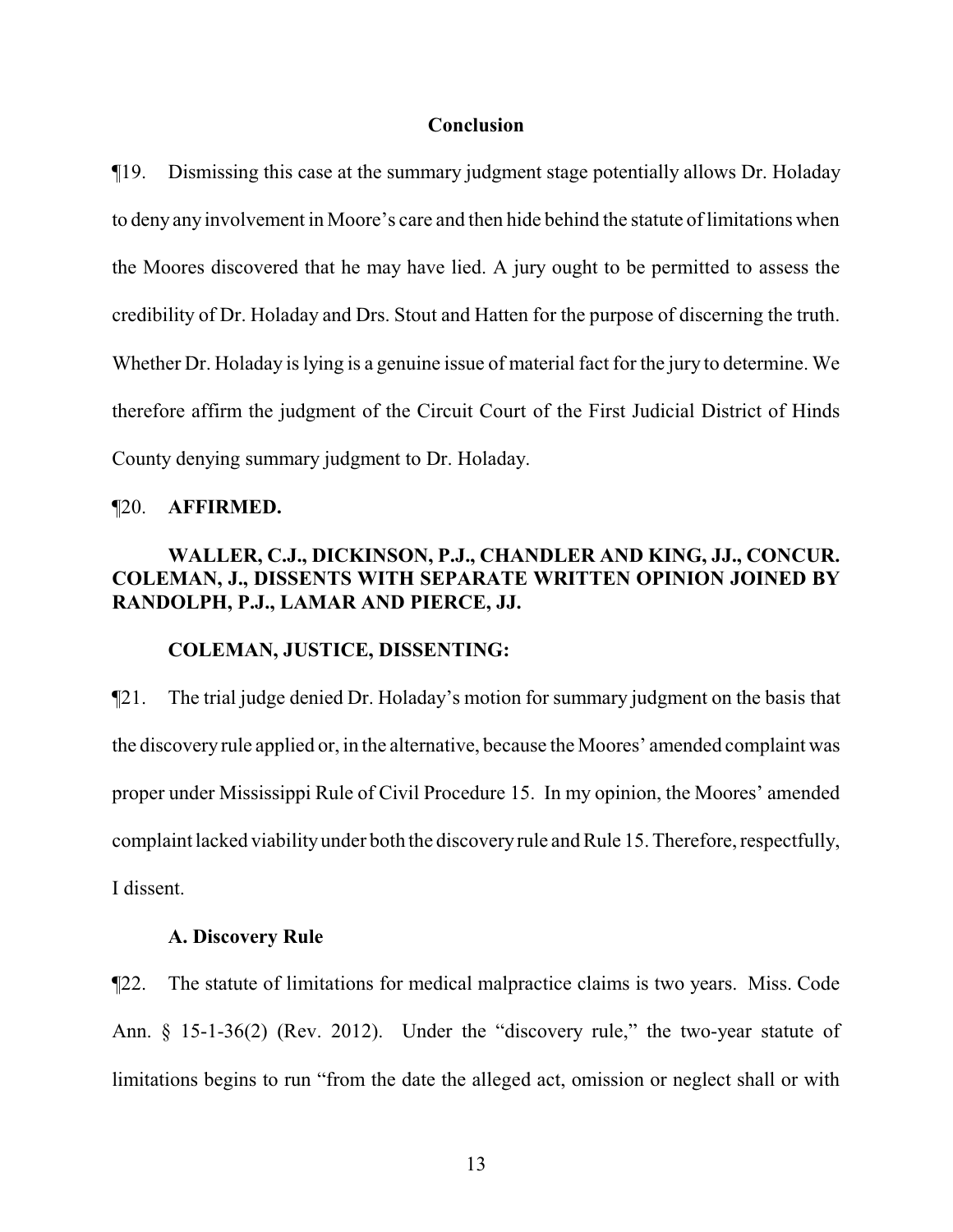reasonable diligence might have been first known or discovered," but medical malpractice claims cannot be brought in any event "more than seven (7) years after the alleged act, omission or neglect occurred." *Id.* The discovery rule tolls the statute of limitations for (1) latent injuries or (2) nonlatent injuries where the negligence that caused the injury is not known. *See Huss v. Gayden*, 991 So. 2d 162, 165-66 (¶ 5) (Miss. 2008); *Sutherland v. Estate of Ritter*, 959 So. 2d 1004, 1008-09 (¶ 12) (Miss. 2007).

¶23. The emphasisis on "reasonable diligence" – when the plaintiff, "exercising reasonable diligence, should have first discovered" the injury or the negligence. *Huss*, 991 So. 2d at 165 (¶ 5) (quoting *Sutherland*, 959 So. 2d at 1008 (¶ 12)). The Court has held that, under the "discovery rule," the central inquiry is:

the time that the patient discovers, or should have discovered by the exercise of reasonable diligence, that he probably has an actionable injury. The operative time is when the patient *can reasonably be held to have knowledge of the injury itself, the cause of the injury, and the causative relationship between the injury and the conduct of the medical practitioner.*

There may be rare cases where the patient is aware of his injury prior to the two years immediately preceding the filing of his claim, but does not discover and could not have discovered with reasonable diligence the act or omission which caused the injury. In such cases, the action does not accrue until the latter discovery is made.

*Huss*, 991 So. 2d at 165-66 (¶ 5) (quoting *Smith v. Sanders*, 485 So. 2d 1051, 1052 (Miss.

1986)). The discovery rule will not be applied where the plaintiff has failed to exercise

reasonable diligence. *Huss*, 991 So. 2d at 167 (¶ 9) (citing *Wright v. Quesnel*, 876 So. 2d

362, 367 (Miss. 2004); *Wayne Gen. Hosp. v. Hayes*, 868 So. 2d 997, 1001 (Miss. 2004)).

Further, "an individual may not take shelter in the 'discovery rule' when reasonable minds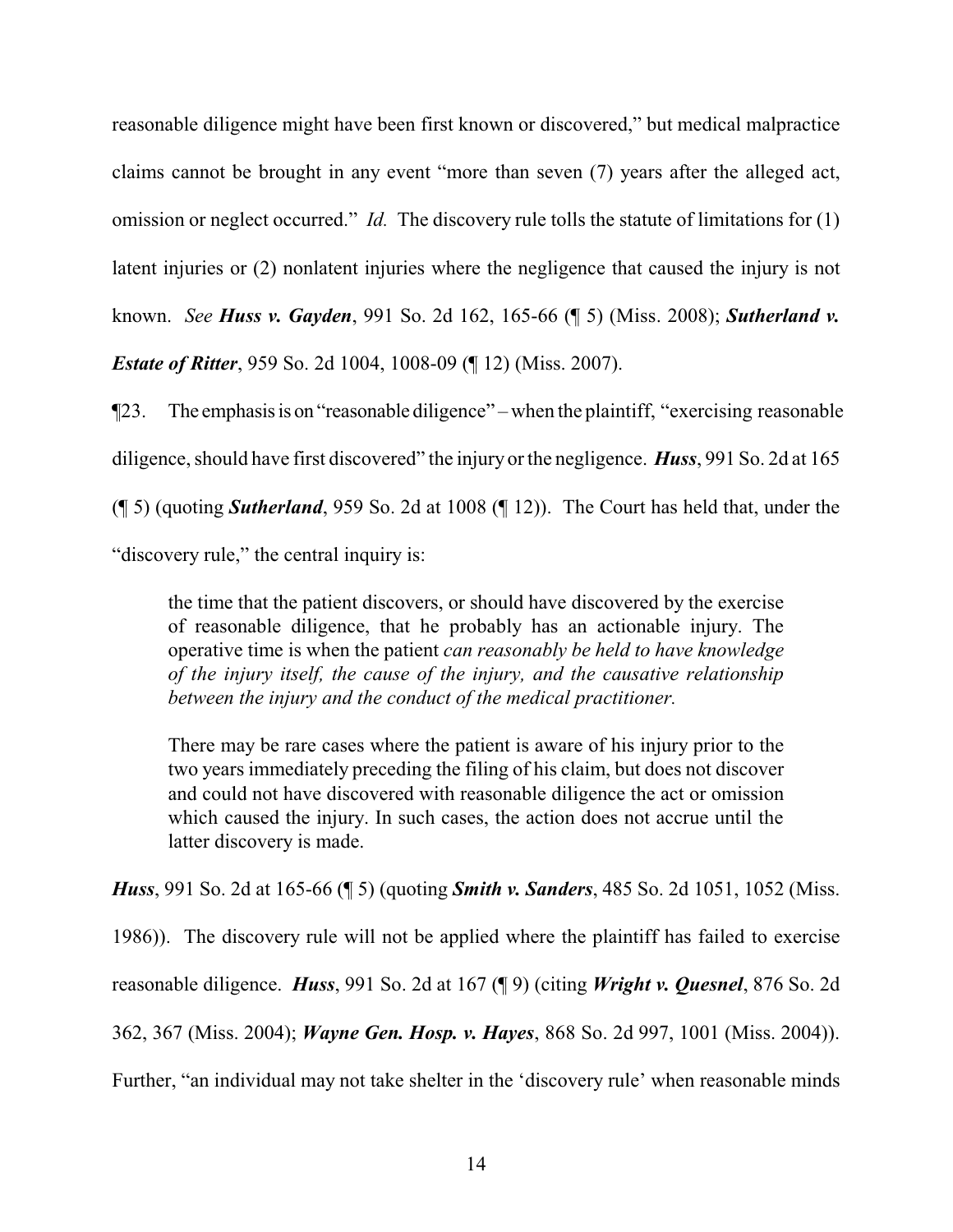could not differ that the plaintiff *possessed sufficient information to bring a claim*." *Huss*, 991 So. 2d at 167 (¶ 9) (emphasis added).

¶24. In *Sutherland v. Estate of Ritter*, the plaintiff knew soon after being prescribed a medication that it caused undesirable side effects. *Sutherland*, 959 So. 2d at 1009 (¶ 15). However, he continued taking the drug for two years, until he checked himself into the hospital and stopped taking the medication at another doctor's direction. *Id.* at 1005-06 (¶ 2). Nearly three years later, he sent a notice-of-claim letter to the prescribing physician. *Id.* at 1006 (¶ 5). The Court held that "Sutherland knew who, when, how, and by what he had been injured" soon after being prescribed the medication. *Id.* at 1009 (¶ 15). He knew that the medication was causing his problems and he knew which doctor had prescribed it; therefore, the discovery rule did not toll the statute of limitations, and it had expired by the time Sutherland filed suit. *Id.* at 1010 (¶ 17). When the plaintiff has enough information at the time of the injury to know that negligence occurred, even if he does "not know with certainty that the conduct was negligent as a matter of law," the discovery rule will not toll the statute of limitations. *Wright*, 876 So. 2d at 367 (¶ 12); *Hayes*, 868 So. 2d at 1001 (¶ 17). ¶25. In the case *sub judice*, not only is the injury not latent, but the alleged cause of the injury and the identity of the individuals involved have been known since 2004. The Moores began collecting Kyle's medical records just days after his surgery in May 2004, and Dr. Holaday's name was on several pages of the records. The medical records, standing alone, put the Moores on notice that Dr. Holaday may have told Dr. Stout he would report to the ER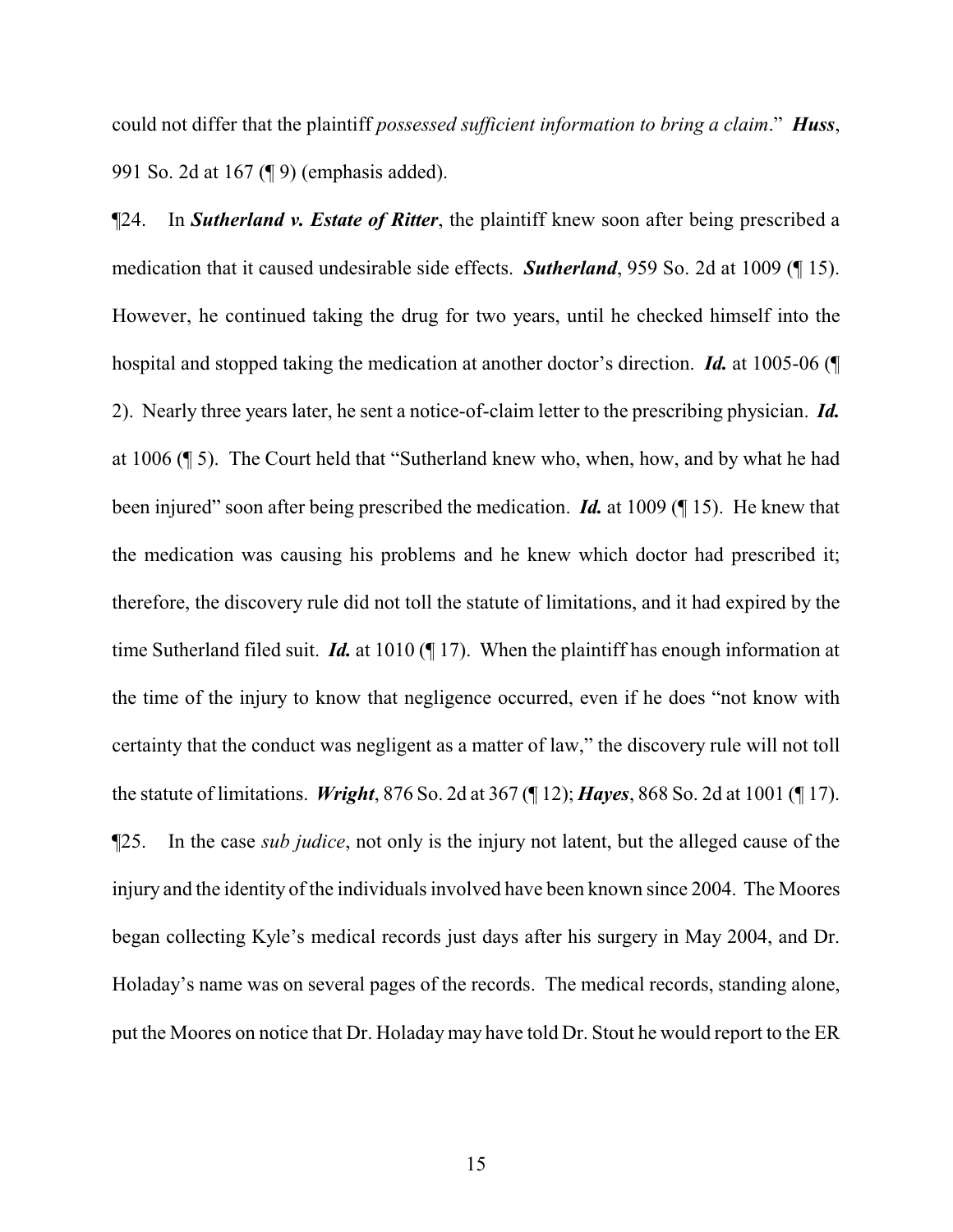to see Kyle. Then, the Moores' pre-suit investigation of the claim revealed contradictory information, *i.e.*, Dr. Holaday's denial of treatment and denial that he was on call.

¶26. The Moores complied with the pre-suit investigation requirement of Mississippi Code Section 11-158(1)(a) and employed Dr. Stringer to review Kyle's medical records.<sup>4</sup> As part of Dr. Stringer's pre-suit investigation, he spoke with Dr. Holaday. A report from Dr. Stringer is not in the record, but he could have spoken with any or all of the doctors identified in Kyle's medical records. Thus, any discrepancies in Dr. Holaday's and Dr. Stout's recollection of the events reasonably could have been discovered during the pre-suit investigation. Certainly, the discrepancy in Dr. Holaday's own recollection and Dr. Stout's notation in the file was known at that time. In fact, in opposing Dr. Hubacek's motion to amend his answer regarding Dr. Holaday's involvement, the Moores specifically asserted *that Dr. Holaday's involvement had been known from Kyle's medical records and that Dr. Stout's*

*deposition did not reveal any new information*. 5

<sup>&</sup>lt;sup>4</sup> Mississippi Code Section 11-1-58 requires an attorney filing a medical malpractice suit to consult with an expert "qualified to give expert testimony as to standard of care or negligence and who the attorney reasonably believes is knowledgeable in the relevant issues involved in the particular action  $\dots$ ." Miss. Code Ann. § 11-1-58(1)(a) (Rev. 2014).

<sup>&</sup>lt;sup>5</sup> Following Dr. Stout's deposition, Dr. Hubacek attempted to amend his answer to assert a new defense related to Dr. Holaday's alleged involvement. The Moores *opposed* Dr. Hubacek's motion to amend his answer, *claiming that it was untimely and that Dr. Stout's deposition did not reveal any new information*. Dr. Hubacek withdrew his request to amend his answer, but the Moores filed an amended complaint naming Dr. Holaday as a defendant. The Moores wrote that they had no option but to add Dr. Holaday, because Dr. Hubacek intended to present evidence at trial that Dr. Holaday was negligent.

Dr. Holaday moved for summary judgment on the ground that there was no evidence that he had violated the appropriate standard of medical care or that he had contributed in anyway to Kyle's alleged injuries. The Moores filed a motion for partial summary judgment *on the same ground*. The other defendants opposed the motions, and the trial court denied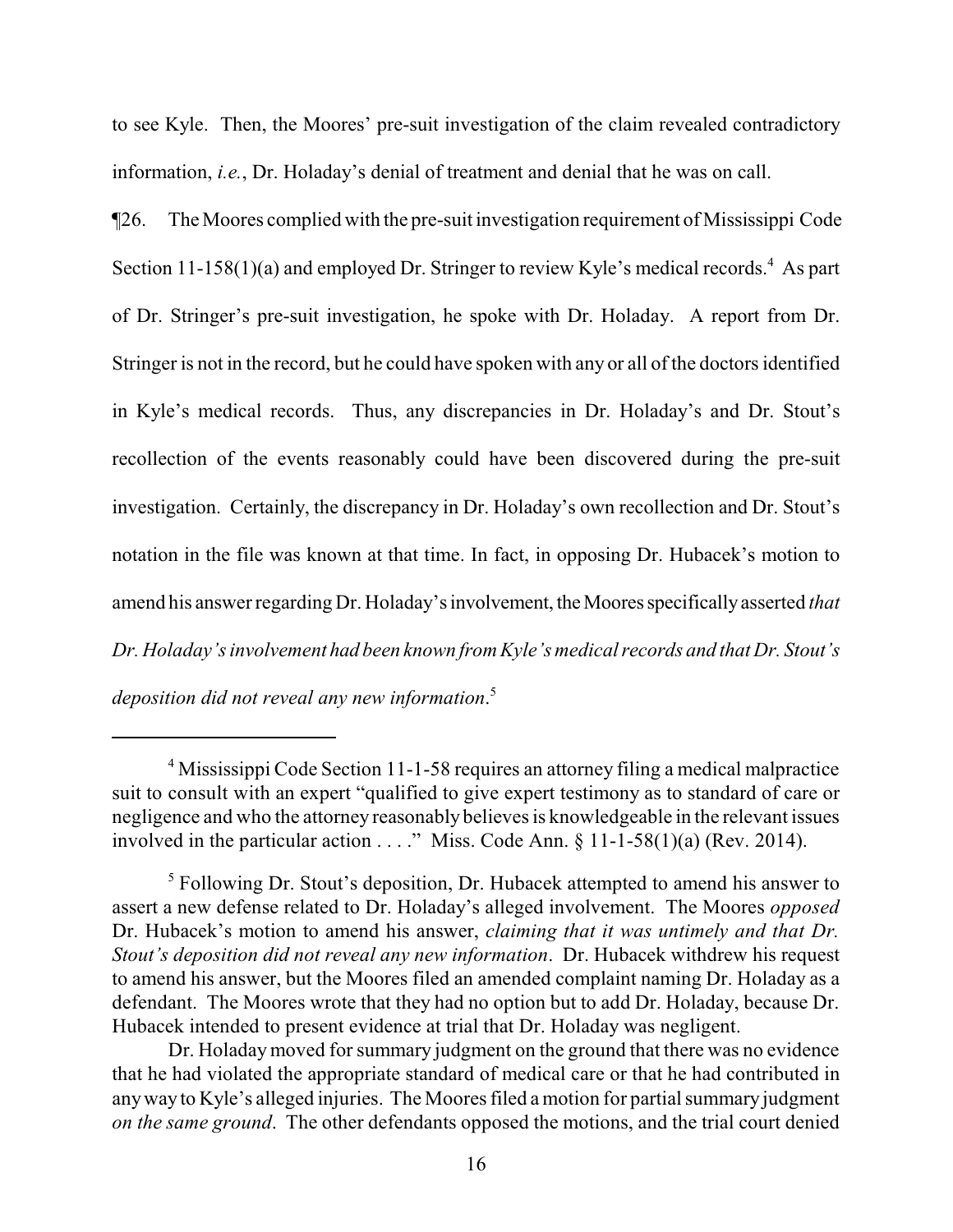¶27. Contrary to the trial court's findings (but consistent with the Moores' earlier representation), Dr. Stout's deposition did not reveal any new information. The instant case is not one of the "rare cases" in which the patient "could not have discovered with reasonable diligence" Dr. Holaday's involvement – or the discrepancies regarding his alleged involvement – such that the discovery rule would have tolled the statute of limitations. The pertinent question is not whether the Moores knew exactlywhich set of facts – Dr. Holaday's representations to their expert or the information contained in the medical records – was true. The pertinent question is whether the Moores had enough information to know *they had a claim*. *Huss*, 991 So. 2d at 167 (¶ 9).

¶28. While I agree that it appears harsh to apply the statute of limitations to bar the Moores' claims after they made a good faith attempt to accurately investigate their claims before filing suit, my understanding of the pertinent law will allow me to reach no other result. The conflicting facts available to the Moores from the two sources – the medical records and Dr. Holaday's interview with their expert – gave rise to a dispute of material facts that in turn gave rise to a claim needing resolution through the litigation process. Harsh though it may be, in the instant case, the Moores chose to believe one set of facts over the other rather than vetting the dispute through the discovery process and a finder of fact at trial at their own peril.

summary judgment. Dr. Holaday then moved for summary judgment on the ground that the statute of limitations had expired. The other defendants did not oppose summary judgment on that ground. But the Moores *opposed summary judgment, arguing that the statute of limitations had not expired*, although they made the opposite argument when Dr. Hubacek tried to bring Dr. Holaday into the suit.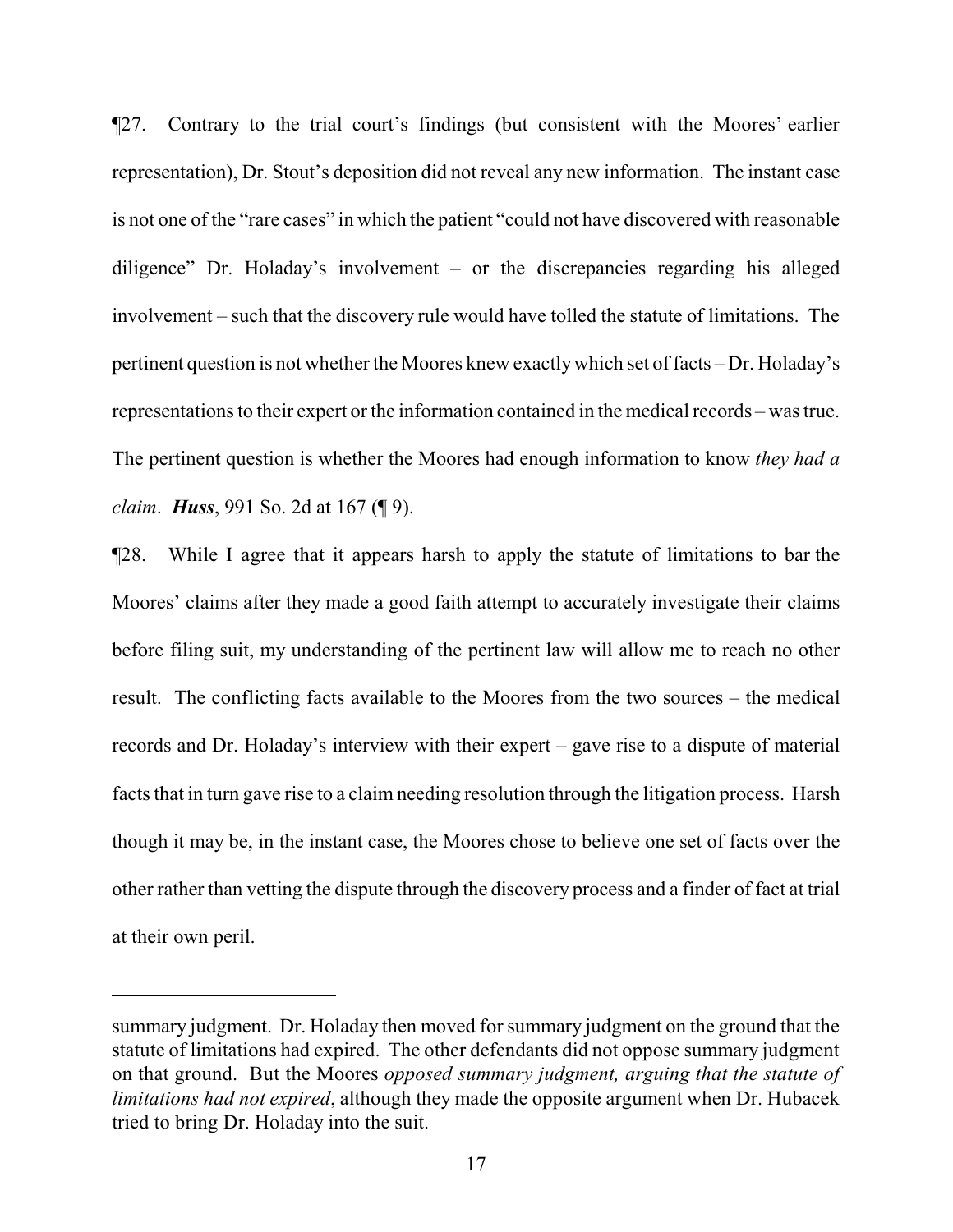#### **B. Mississippi Rule of Civil Procedure 15**

¶29. The trial judge wrote that, in the alternative to the discovery rule, adding Dr. Holaday as a defendant was proper under Mississippi Rule of Civil Procedure 15 as an amendment to conform to the evidence. Adding a defendant is not an "amendment to conform to the evidence" as allowed by Rule 15(b). The plain language of that rule refers to amendments related to "issues" not raised in the pleadings that arose and were tried by consent of the parties at trial; it does not refer to parties who were not named in the pleadings. Miss. R. Civ. P. 15(b). *See also Webb v. Braswell*, 930 So. 2d 387, 394 (¶ 10) (Miss. 2006). Rule 15(b) is not applicable to Dr. Holaday being added as a defendant.

¶30. While Rule 15(b) does not apply to amending pleadings to add parties, the "relation back rule" of Rule 15(c) does apply to new parties. The judge seemingly combined the "amendment to conform to the evidence" rule of subpart (b) and the "relation back" rule of subpart (c). However, neither subpart is applicable. Rule 15(c) provides:

**(c) Relation Back of Amendments.** Whenever the claim or defense asserted in the amended pleading arose out of the conduct, transaction, or occurrence set forth or attempted to be set forth in the original pleading, the amendment relates back to the date of the original pleading. An amendment changing the party against whom a claim is asserted relates back if the foregoing provision is satisfied and, within the period provided by Rule 4(h) for service of the summons and complaint, the party to be brought in by amendment:

(1) has received such notice of the institution of the action that the party will not be prejudiced in maintaining the party's defense on the merits, and

(2) knew or should have known that, but for a mistake concerning the identity of the proper party, the action would have been brought against the party. An amendment pursuant to Rule 9(h) is not an amendment changing the party against whom a claim is asserted and such amendment relates back to the date of the original pleading.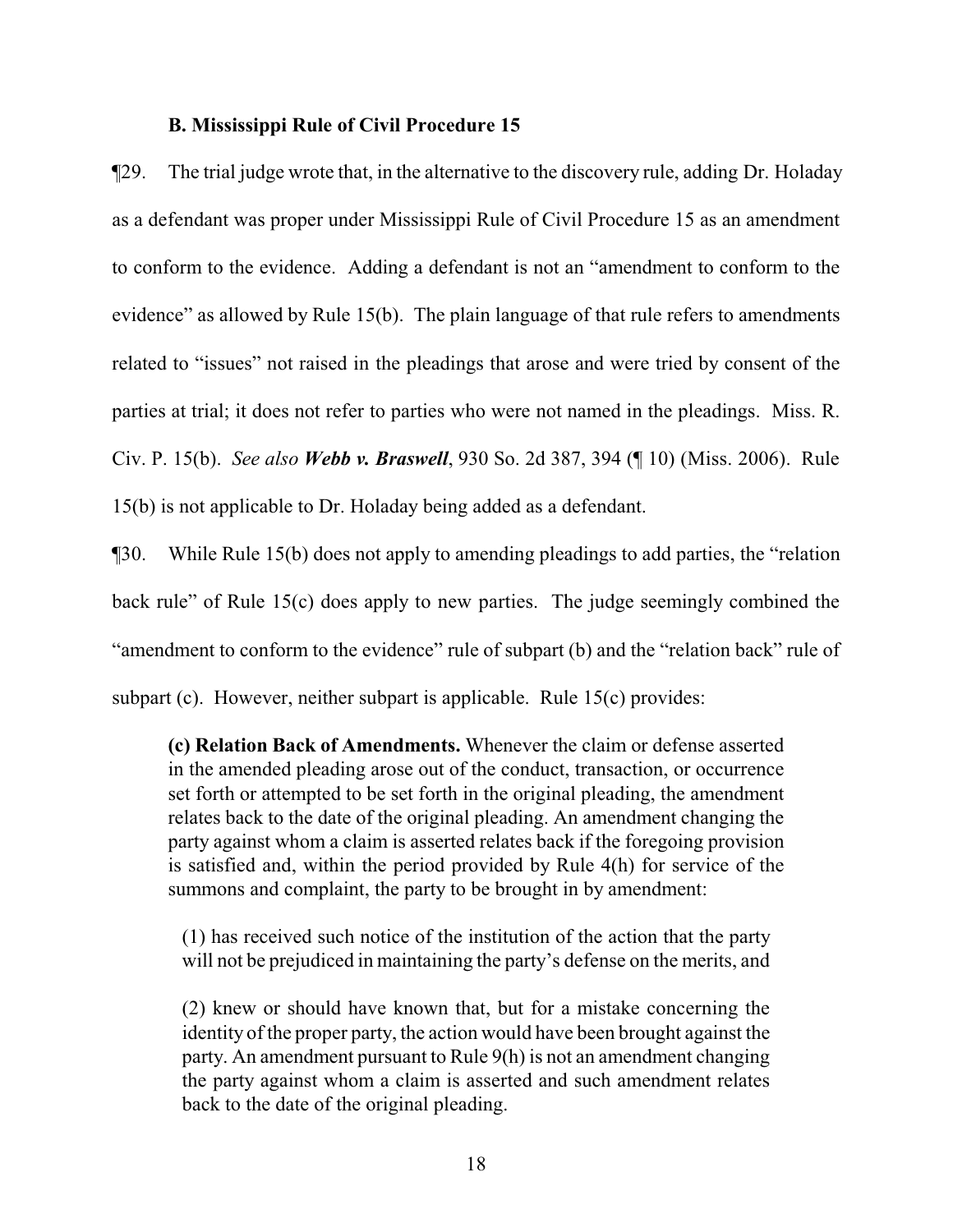Miss. R. Civ. P. 15(c). First, Rule 4(h) requires the plaintiff to serve a defendant with the summons and complaint within 120 days of filing the complaint. The Moores did not serve Dr. Holaday within 120 days of filing the complaint. Second, there was no mistake in identity; the Moores knew of Dr. Holaday's involvement and chose not to bring a claim against him.

¶31. Finally, Rule 9(h) does not apply because it is applicable only if the plaintiff "is ignorant of the name of an opposing party and so alleges in his pleading," then later discovers the proper party's name and substitutes the correct name. Miss. R. Civ. P. 9(h). The Moores' original complaint named "John Does 1-5" and provided that names would be substituted when their identities were known. However, the amended complaint still named "John Does 1-5" and included the same statement. The Moores did not substitute Dr. Holaday's name for a "John Doe." The addition of a new party is "not a proper substitution under Rule 9(h)." *Miller ex rel. Miller v. Engelhard Corp.*, 95 So. 3d 740, 743-44 (¶ 11) (Miss. Ct. App. 2012) (discussing *Doe v. Miss. Blood Servs., Inc.*, 704 So. 2d 1016, 1018 (Miss. 1997)). "[I]f one joins a new party without meeting the requirements set forth in [Rule] 9(h), the new party must be served prior to the running of the statute of limitations." *Doe*, 704 So. 2d at 1018 (¶ 9). The Moores did not serve Dr. Holaday before the statute of limitations ran. The trial judge erred in holding that the Moores' amended complaint naming Dr. Holaday was proper under Rule 15 as an "amendment to conform to the evidence."

¶32. The statute of limitations as to Dr. Holaday ran on May 24, 2006, and had long expired by March 13, 2011, when the Moores filed their amended complaint. Neither the